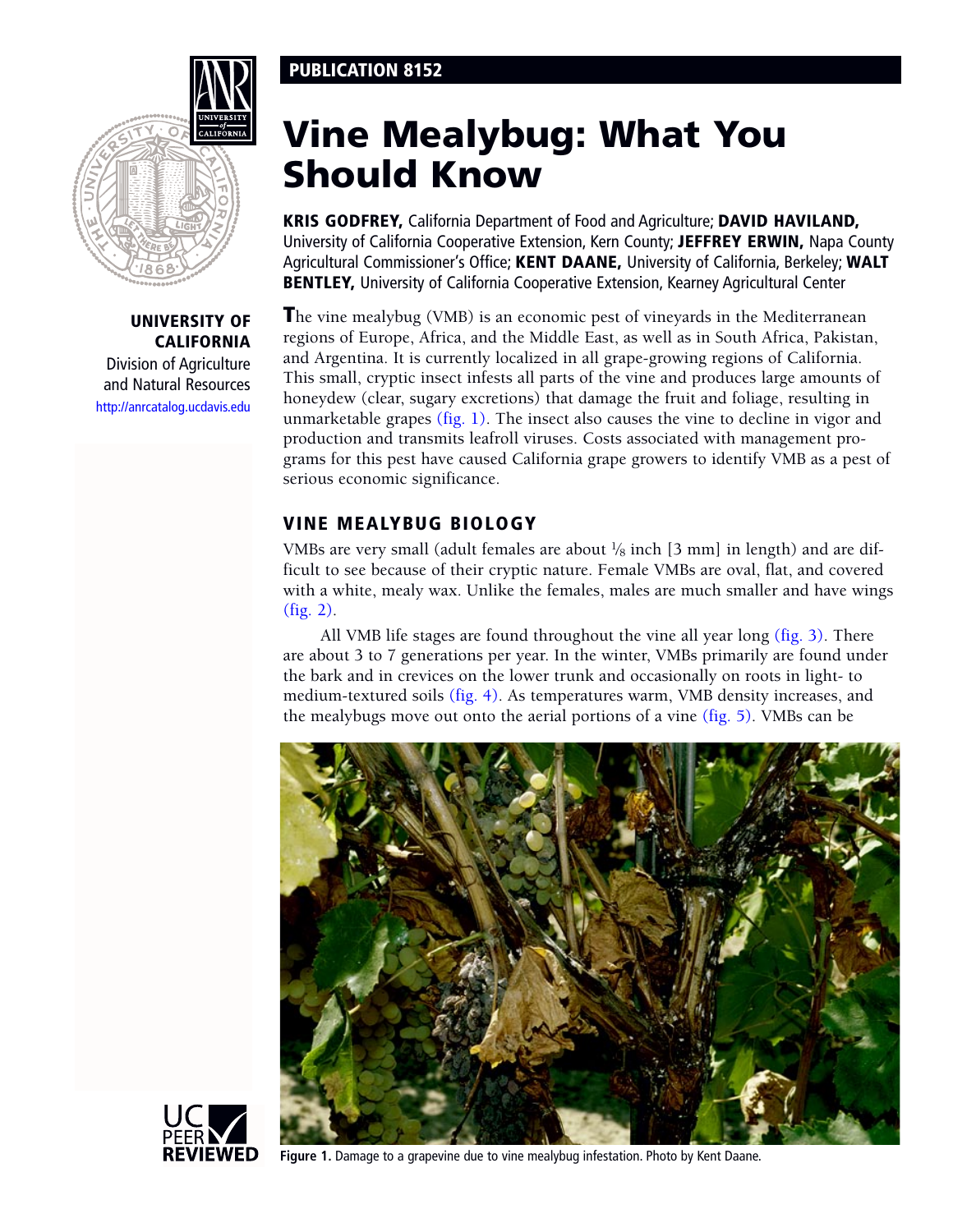<span id="page-1-0"></span>

**Figure 2.** Only VMB males have wings. The males will fly short distances to find a female with which to mate. Photo by Kent Daane.



**Figure 4.** VMBs may be found on the roots in light- to medium-textured soils. Photo by Kent Daane.

**Figure 3.** VMB females deposit their eggs in ovisacs. The small orange crawlers, or first-instar nymphs, leave the ovisac and begin to feed. Photo by Jack Kelly Clark.



**Figure 5.** VMBs can be found at the base of a cane. Photo by Kent Daane.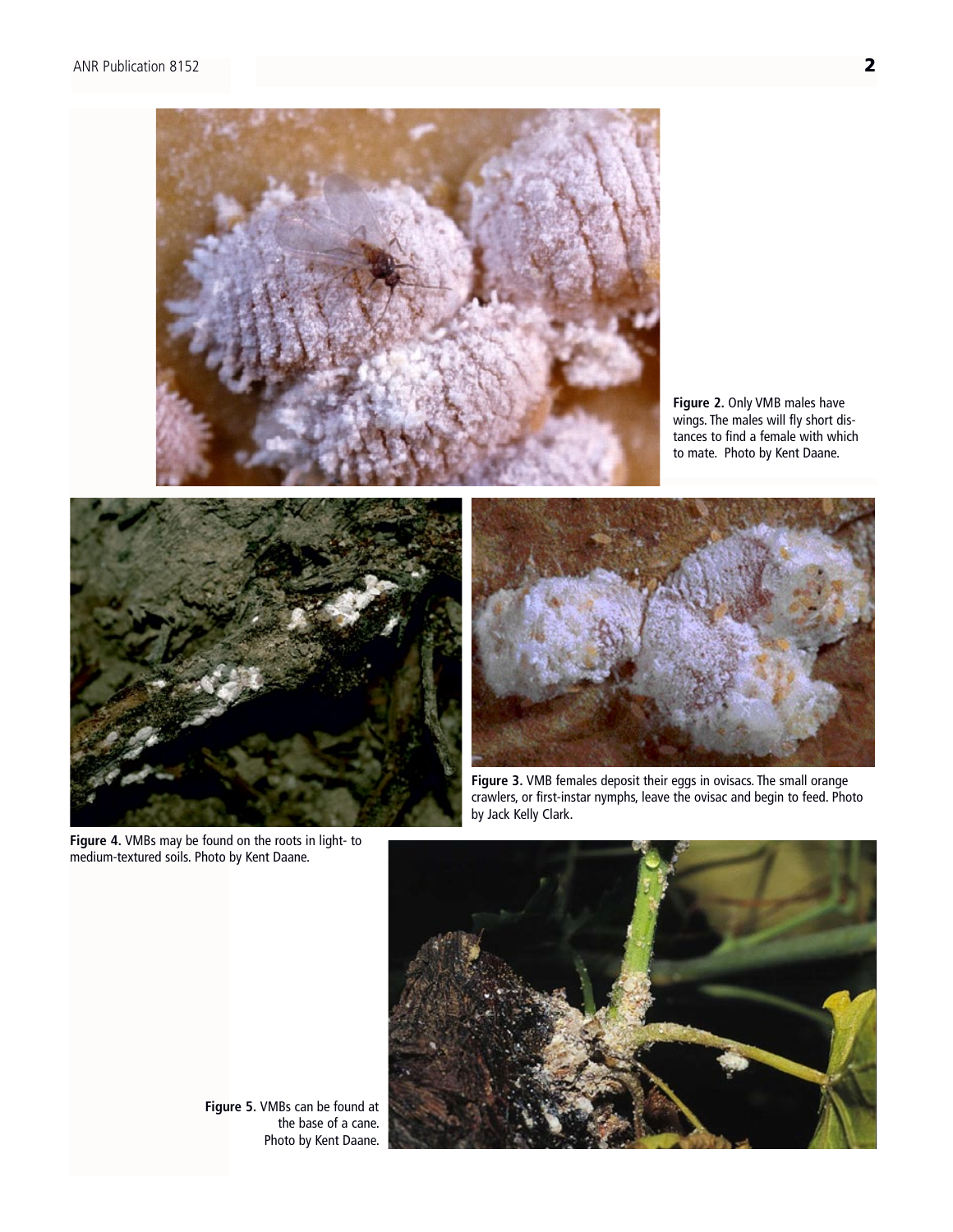found on the leaves and clusters in late spring through the fall (fig. 6). Shortly after harvest, VMB density declines. This generalized biology fits most VMB populations, but it may vary with location and cultivar.

## FINDING VINE MEALYBUGS

VMBs can be detected either through visual surveys of grapevines or by pheromone trapping. In many cases, stripping bark from the trunk can aid in finding VMB populations. With visual surveys, look for

- intense ant activity on vines, wires, or drip tubing
- black sooty mold or honeydew on the trunk, cordons, leaves, and fruit (fig. 7)
- white waxy substance (clusters of VMBs or VMB egg masses) in crevices in and under bark and on nodes (figs. 8 and 9)



**Figure 6.** VMBs will also infest clusters. Photo by Kent Daane.



**Figure 7.** The honeydew produced when VMBs feed inside or above a cluster will cover the berries. Sooty mold grows easily on the sugary honeydew. Photo by David Haviland.



**Figure 8.** VMBs can be found on the woody parts of the grapevine, including the trunk and cordon. Photo by David Haviland. **Figure 9.** VMBs clustering on a node of a cane.



Photo by Vaughn Walton.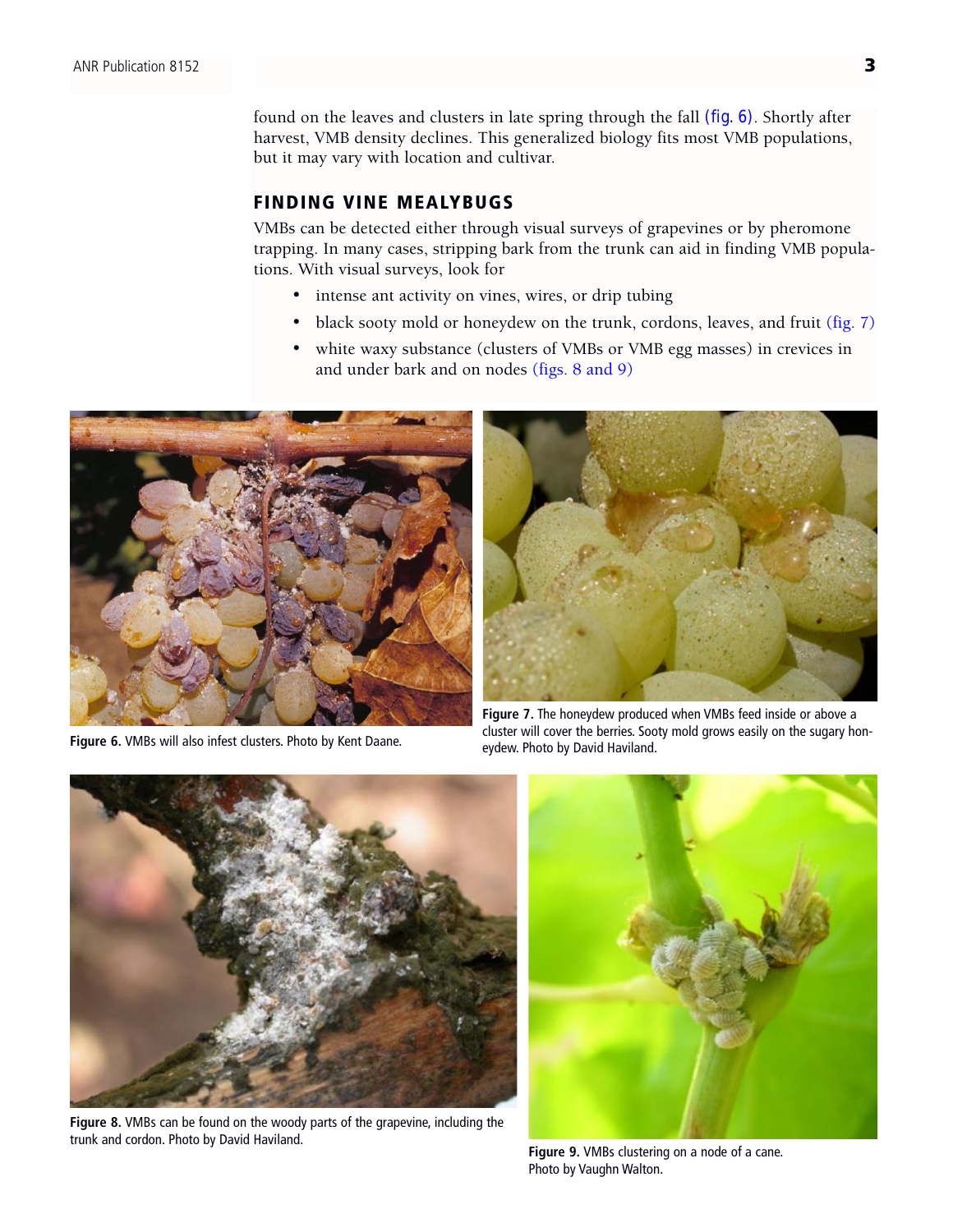

**Figure 10.** VMBs feeding on grape leaves and causing the leaves to turn brown and abscise. Photo by Kent Daane.

- wet-looking areas on the bark caused by mealybug honeydew
- abscised brown leaves under the vine covered with honeydew and sooty mold (fig. 10)

Pheromone traps can be placed in the vine canopy from bud break through November [\(fig. 11\).](#page-4-0) There should be at least one trap per 10 to 20 acres (4 to 8 ha) of vineyard. These traps will attract VMB males from as far away as 300 feet (about 90 m) or more. Your county agricultural commissioner, UCCE Farm Advisor, or pest control adviser (PCA) has guidelines for trap placement and servicing. If more than 10 males are found in a trap in a month, additional traps should be placed in and outside the vineyard to help pinpoint the infestation(s). Vines adjacent to positive traps with 10 or more males should be examined for the presence of VMB females.

#### Identifying VMBs

Several different species of mealybugs may infest grapevines. It is important to know which species of mealybug is present because management programs for the various mealybugs differ. VMB **cannot** be positively identified using a hand lens. If you find mealybugs in your vineyard, collect the largest mealybugs you can find and place them in a jar of alcohol or sealed plastic bag. Take the sample to either your UCCE Farm Advisor or county agricultural commissioner. The phone number and location of these offices can be found in the government pages of the phone book under "County Government." UCCE offices can also be found on the UC Agriculture and Natural Resources Web site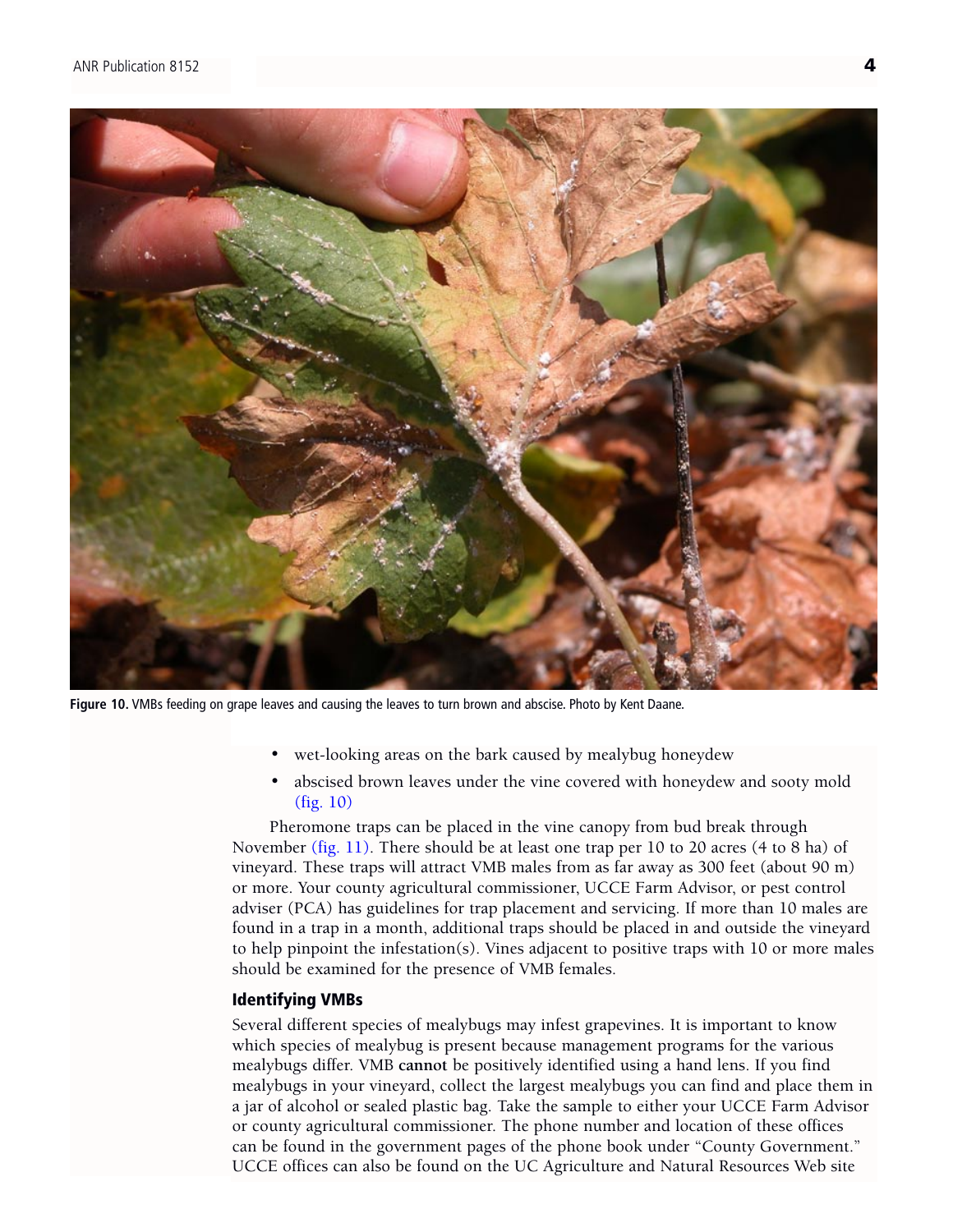<span id="page-4-0"></span>at<http://ucanr.org/ce.cfm>. California agricultural commissioners can also be found on the California Department of Food and Agriculture Web site at [http://www.cdfa.ca.gov/](http://www.cdfa.ca.gov/exec/cl/countyagmap.htm) [exec/cl/countyagmap.htm](http://www.cdfa.ca.gov/exec/cl/countyagmap.htm).

#### PREVENTING THE SPREAD OF VINE MEALYBUG

You can help limit the spread of VMBs using the following simple steps.

- Become educated on the VMB by attending local meetings and reading information from your UCCE Farm Advisor or county agricultural commissioner.
- Use pheromone traps to detect or determine the extent of VMB populations in your area.
- Thoroughly clean any and all equipment that has been in an infested area, including sprayers, harvesting bins and boxes, trailers, shovels, hoes, pruning shears, mechanical pruning equipment, etc. If in doubt, clean the equipment.
- Ensure that field crews do not enter uninfested vineyards after working in an area infested with VMBs.
- Rake up and dispose of fallen leaves in infested vineyards as the leaves may harbor VMBs.
- Obtain planting material from sources that trap for VMBs and/or hot water dip dormant grapevines [\(fig. 12\).](#page-5-0)
- Do not take cuttings from areas that are known to be infested.
- VMBs can survive crushing and de-stemming, so use care when bringing winery waste into your vineyard.
- Make sure your neighboring grape growers are aware of this pest.



**Figure 11.** Pheromone traps hung in the canopy attract and capture male VMBs. Photo by David Haviland.



**Figure 12.** Hot water treatments ensure that dormant nursery vines are free of VMB. Photo by David Haviland.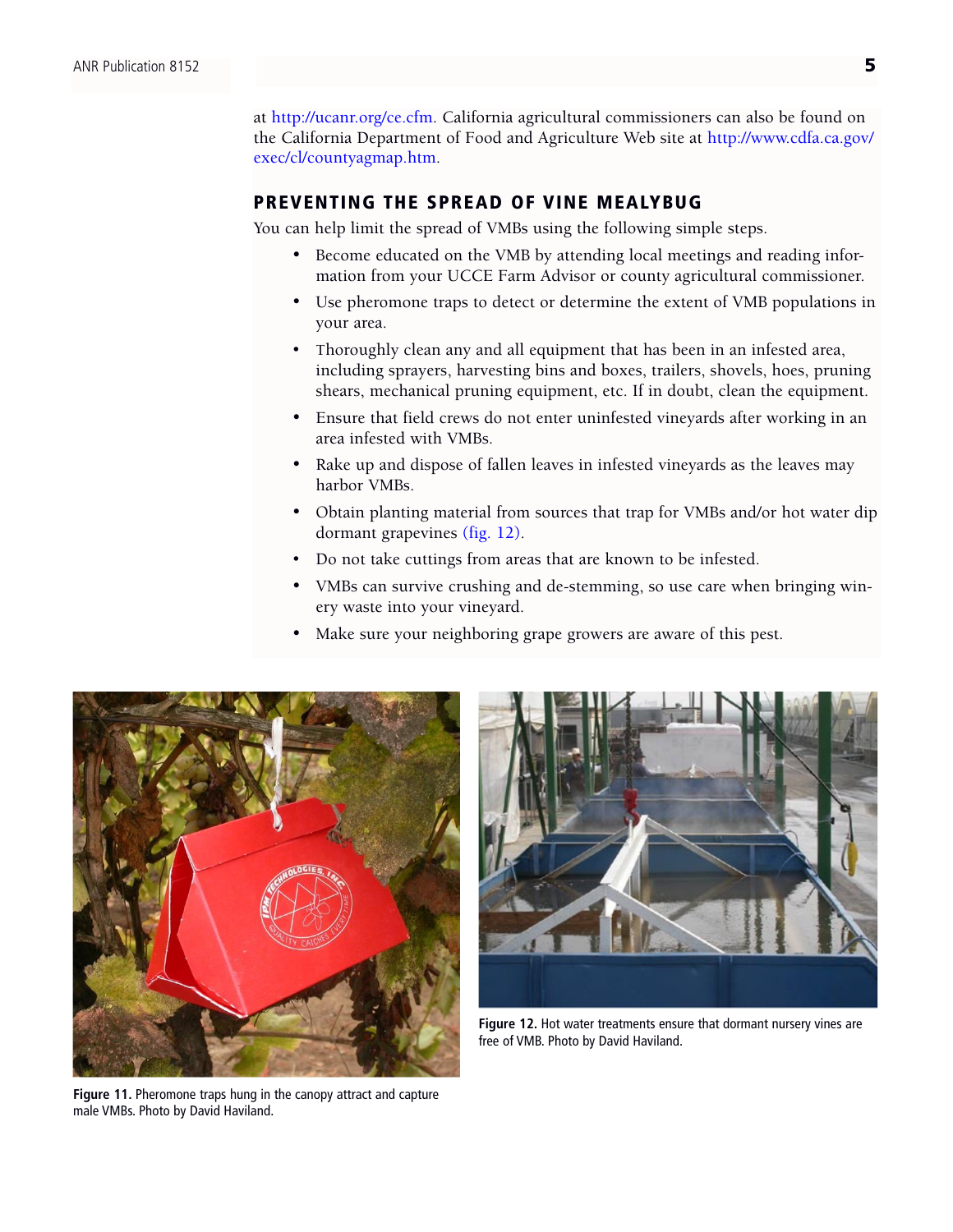<span id="page-5-0"></span>

**Figure 13.** Ants tending VMBs to obtain honeydew on which they feed. The ants may protect the VMB from predators and parasites. Photo by Vaughn Walton.



**Figure 14.** *Crytolaemus montrouzieri* larva (right) and adult (left) feed on VMBs. Photo by Jack Kelly Clark.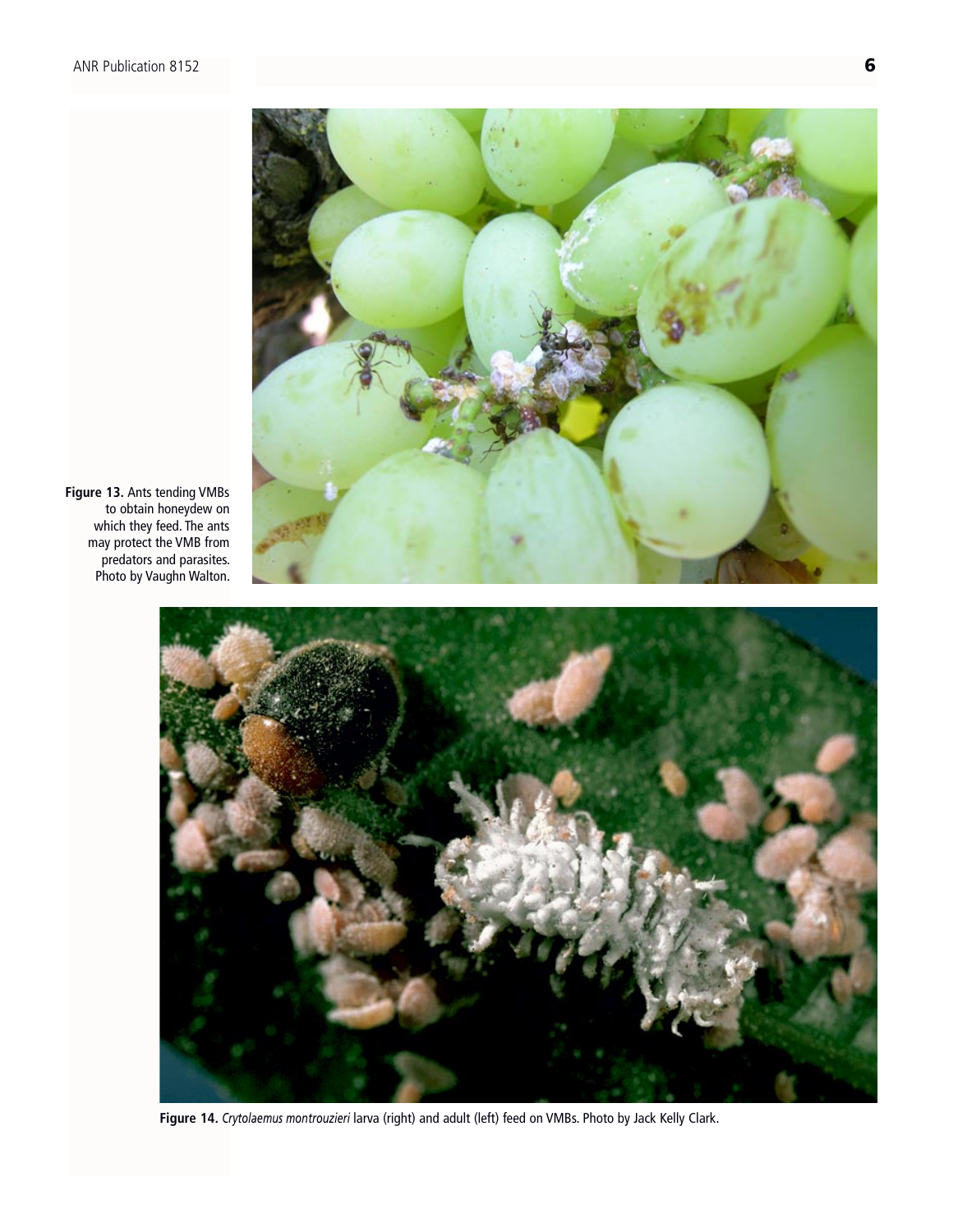

**Figure 15.** *Anagyrus pseudococci* female searching for VMB. Photo by Jack Kelly Clark.

## MANAGEMENT OF VINE MEALYBUG

Aggressive treatment programs started when VMB infestations are small can reduce their spread and reduce the number of acres that require treatment. Treatments should be aimed at obtaining clean fruit and avoiding having populations in the canopy that may spread due to leaf fall, pruning activities, and harvest activities. Details for the management program can be found in the UC pest management

guidelines, available from either your UCCE Farm Advisor or online at the UC IPM Web site, [http://www.ipm.ucdavis.edu/PMG/.](http://www.ipm.ucdavis.edu/PMG/) The guidelines include current insecticide treatment recommendations.

#### Ants and VMB

Some species of ants will tend VMBs and feed on the honeydew produced [\(fig. 13\).](#page-5-0)  The ants may also protect VMBs by keeping parasites and predators away. VMB populations can sometimes be found on the vine by following the ants.

## Biological Control

VMB is attacked by various arthropod predators [\(fig. 14\)](#page-5-0) and by a small wasp, *Anagyrus pseudococci* (fig. 15). This wasp was introduced in the 1940s and 1950s against citrus mealybug, a close relative of VMB. Research on other biological control agents is ongoing.

## SUMMARY

- VMB is a small, cryptic insect that can cause severe economic damage in grapes.
- VMB spread can be limited by using proper sanitation and cultural practices.
- Educating yourself about the VMB is one of the best ways to minimize your risk of having VMBs in your vineyard.
- Keep your eyes open for vines that appear abnormal.
- If you think you may have VMBs, please submit a sample to your local UCCE Farm Advisor or county agricultural commissioner's office.
- An aggressive and comprehensive treatment program may avoid large-acreage treatments.
- By working together, we can limit the impact of VMB on the grape industry of California.